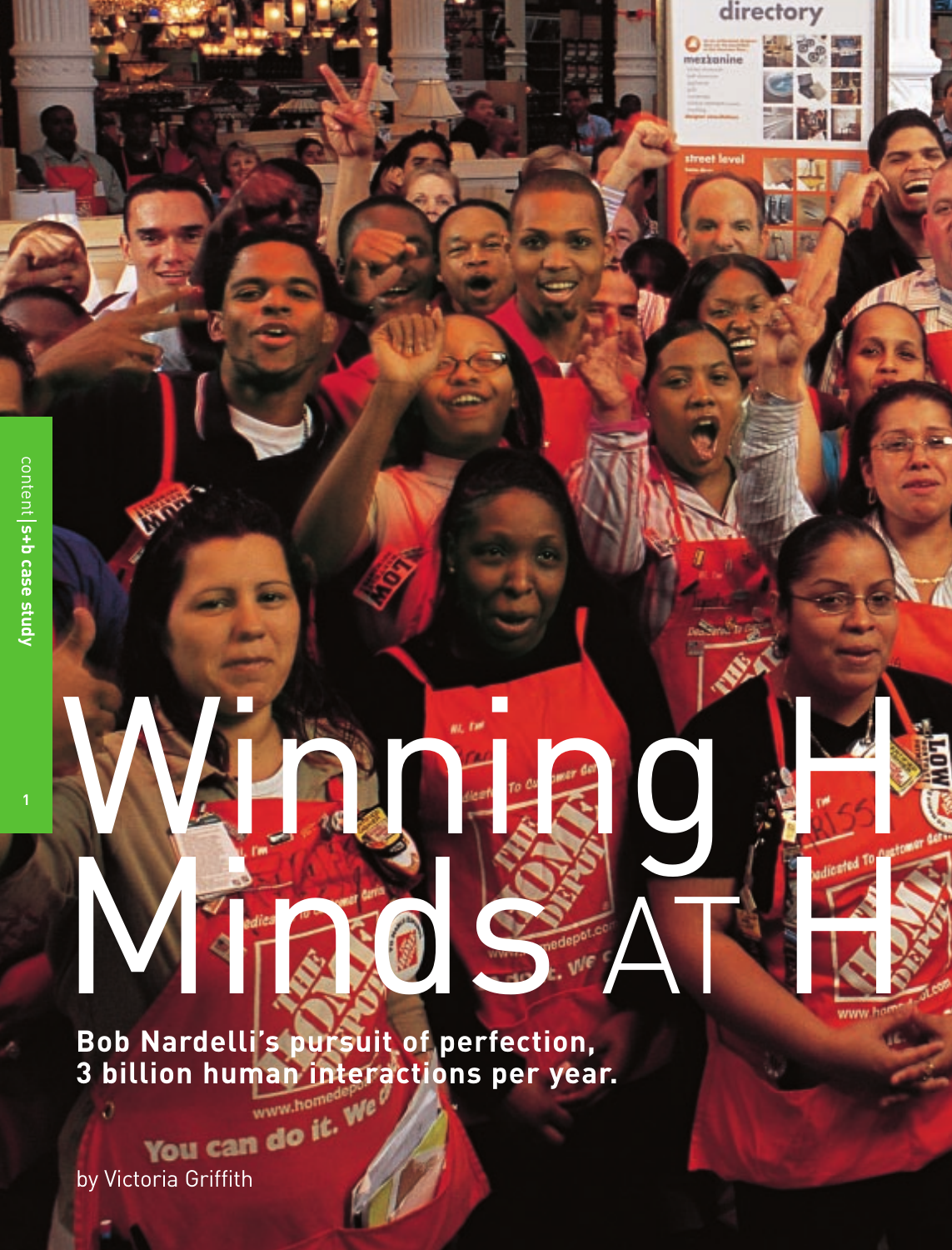Photograph by Peter Gregoire

. Grego

Photograph by Pet

**2**

# ome Depot earts AND

**CEO Robert L. Nardelli**  (wearing the suit) celebrates the opening of New York City's Chelsea store with its salespeople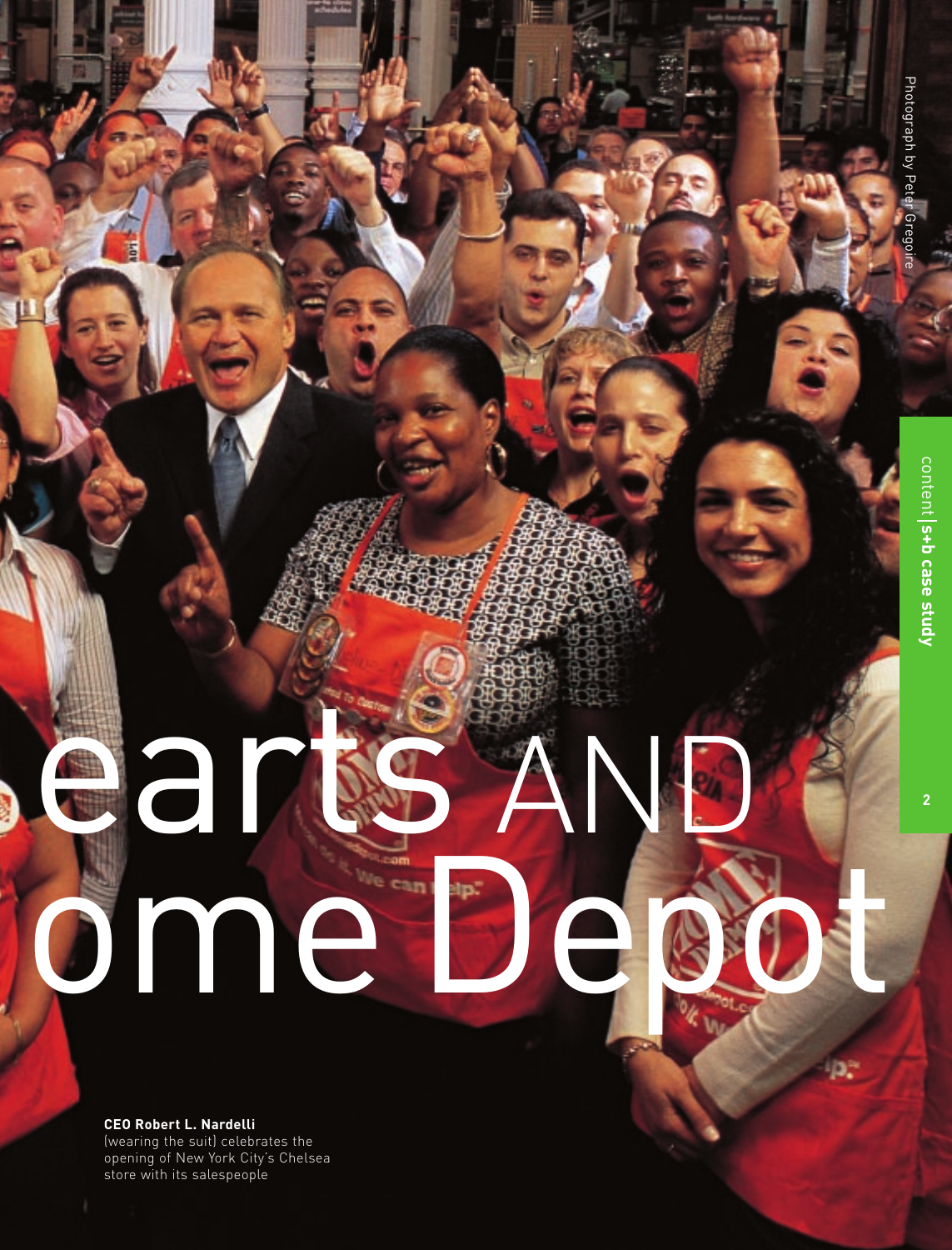#### **Victoria Griffith**

(griffgor@aol.com) is the U.S. science, biotechnology, and management correspondent for the *Financial Times*. Her last case study in *strategy+business* was "Welcome to Tesco, Your 'Glocal' Superstore" (First Quarter 2002).

At a Home Depot store just outside Atlanta, a vacuum cleaner made by Dyson, the U.K. appliance maker famous for its design, sits on a small square of gray carpet at the edge of an aisle. The display is so unobtrusive, anyone passing by might think a store assistant had placed it there as an afterthought.

But little at Home Depot Inc. happens by accident. Rather, the positioning of the Dyson vacuum shows just how firmly Chairman, President, and Chief Executive Officer Robert L. Nardelli and his passion for precision processes and meaningful metrics have taken hold at the retailer. In-store research has revealed that the chain can sell more vacuums if they are placed on a patch of carpet — not in every one of its 1,850 stores, mind you, just in the stores where vacuum sales underperform sales targets. The research-based strategy signals how far management is willing to go to get inside consumers' minds, and influence their thinking, just at the moment they're primed to make a purchase.

The vacuum-on-the-carpet idea is the product of a company-wide Six Sigma program, one of Mr. Nardelli's favorite management disciplines. Six Sigma originated as part of the total quality movement's assault on manufacturing defects. But many of its most ardent proponents — among them GE's legendary CEO Jack Welch (Mr. Nardelli's former boss) — use the concept as a way to push employees in every job to strive for perfection.

Fearful of alienating workers, however, it was only after three years at Home Depot that Mr. Nardelli felt comfortable introducing Six Sigma. "Otherwise, it would have been me pushing it down everyone's throats, and it would have been looked at as Bob's wild idea," he says. "At the beginning I could see everyone was scared I'd speak in Six Sigma tongue."

Ensuring that disciplines like Six Sigma support Home Depot's human capital strategy is at the core of Mr. Nardelli's leadership approach. Of course, executives must be attentive to the efficiency of strategic processes: making the supply chain as lean as it can be, using scale to unseat competitors, leveraging IT to reduce costs, and finding the right marketing formulas. But senior executives are starting to realize that unless they can get the people in their organizations mobilized and energized in support of business priorities, success will elude them.

Whether a company is in search of double-digit growth, culture change, or blockbluster products, the importance of the human side of transformation can never be underestimated in the execution of its strategy. As the dean of management excellence, Peter Drucker, wrote in a 1994 *Atlantic Monthly* essay: "The essence of management is not techniques and procedures. The essence of management is to make knowledge productive."

Every day, the degree to which physical assets have become commodities becomes clearer to executives. The competitive edge lies in human capital. "Bricks and mortar, anyone can buy," says Sue Meisinger, president of the Society for Human Resource Management. "Information and technology are accessible. What distinguishes a business these days are its people."

Nowhere is this truer than at Home Depot. This is a company that fundamentally relies on the quality, not just the quantity, of human interactions to stay on top in its business. Its 325,000 shop assistants interact with customers about 3 billion times per year, and often at a very personal level — helping them select items like kitchen sinks and toilets. Every month, the volume of activity rises. The retailer opens a new store every 48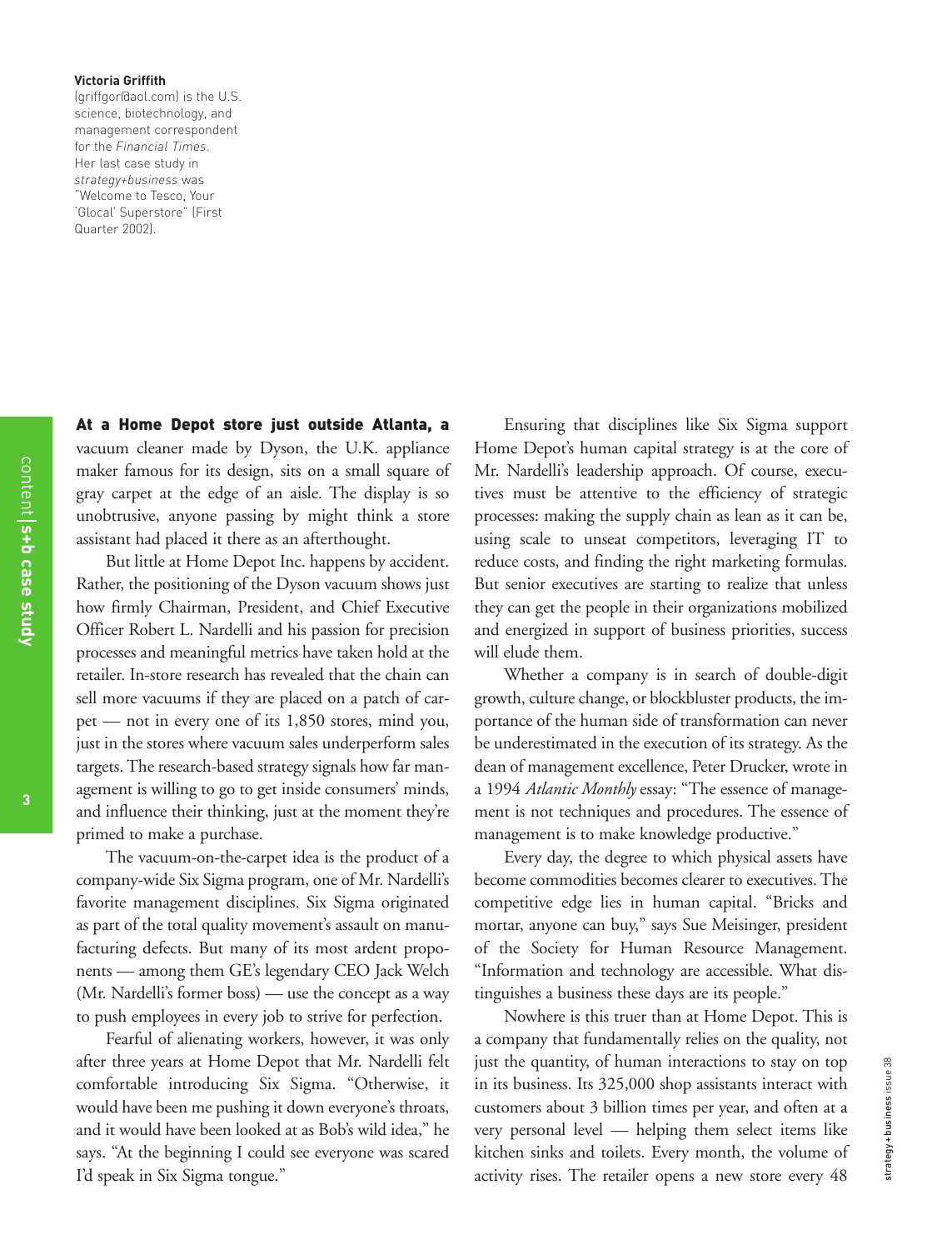Filling positions with quality people is a challenge, and no one knows this better than Mr. Nardelli, the 56 year-old CEO. "It takes a certain kind of person to put up with the demands of the retail business," he says.

Few companies, even in retail, appear as dependent as Home Depot on their employees to close a transaction. Smart, courteous, and efficient employees are important to almost any company. But at Home Depot, salespeople need to go a step further to provide meaningful solutions to each individual — whether they are serving the classic "do it yourself" customer the company has always prized, or the newer "do it for me" kind of customer.

"When you think about Starbucks, 90 percent of the people who go in there already know what they're getting," says Eric Bosshard, who follows Home Depot for FTN Midwest Research, an institutional equity research firm based in Cleveland. "At Wal-Mart, you don't need someone to explain to you how the latest laundry detergent is used. At Home Depot, that's not the case. Shoppers go there as much for advice as for the product. Service is really key."

That's one reason Mr. Nardelli is promoting a decentralized human resources model, where HR professionals based in the stores rather than in a head-office human resources department handle training of store personnel. The company has also established the Leadership Development Institute, modeled on GE's Leadership Center at Crotonville, N.Y., which includes training for up-and-coming executives as well as a demanding 24-month leadership program for fast-track store managers. A one-week intensive course for district and sales managers uses common business school teaching techniques such as computer simulations and role-playing; assistant store managers are also attending the course.

"One of the biggest responsibilities I have is to take care of the human capital as well as the physical capital side. We're only as good as our worst shop assistant. You need to get together a group of people with real leadership skills and put them to work," Mr. Nardelli says.

#### **Hard-Charging Change**

When Bob Nardelli took over from Home Depot's founders, Bernard Marcus and Arthur Blank, he knew they would be a tough act to follow. An outsider with no retail experience entering a close-knit company, Mr. Nardelli had a background that included leading divisions of large multinational manufacturing companies — General Electric Company and the Case Corporation — that made things like appliances, construction equipment, and transportation systems, and that had very different cultures from Home Depot's. Moreover, he knew his exacting management and leadership style contrasted sharply with the nonconformist style of Messrs. Marcus and Blank.

In his favor, though, Mr. Nardelli, a hard-charging football and NASCAR racing enthusiast, was taking over a firm that was a winner with an enviable record of growth and profitability. From its beginnings in 1979 as a single-store and then a three-store operation in Atlanta, Home Depot never seemed to have a bad year. Even during the 1991–92 U.S. recession, sales kept soaring, and Home Depot kept opening more stores.

The company is now the second-largest retailer in the U.S. (behind Wal-Mart) and the largest home improvement retailer in the world. (See Exhibit 1.)

Although he knew that connecting with the people of Home Depot would be a challenge, Mr. Nardelli was not prepared for the cold reception that awaited him when he arrived at Atlanta headquarters. He was fresh with a new leader's enthusiasm for sharing ideas and for change, but employees didn't feel the same way. Why should they? The company was on a roll, morale was good, and there was no burning platform to ignite a desire to transform.

Then there were the iconic founders, idolized by both investors and employees for their innovative retail ideas and their irreverence. Home Depot was famous for its warehouselike stores, where shoppers were expected to find their own way around. If they got lost, all the better, Home Depot's founders believed, because then the shoppers would come across more things they needed to buy.

Home Depot was a haven for independent-minded employees just like "Arthur and Bernie" — people who got things done, but didn't always play by traditional corporate rules. Store managers were actually encouraged to make decisions independently of headquarters. According to Home Depot old-timers, if employees received a memo from Atlanta, they would tear it up. Voice mails from head office executives were often immediately erased. The company embraced with zeal hip management philosophies like flat and nimble organization and worker empowerment.

Home Depot was widely viewed as a fun place to work. Indeed, this is a company especially rich in amusing corporate lore. Legend has it that Ross Perot, the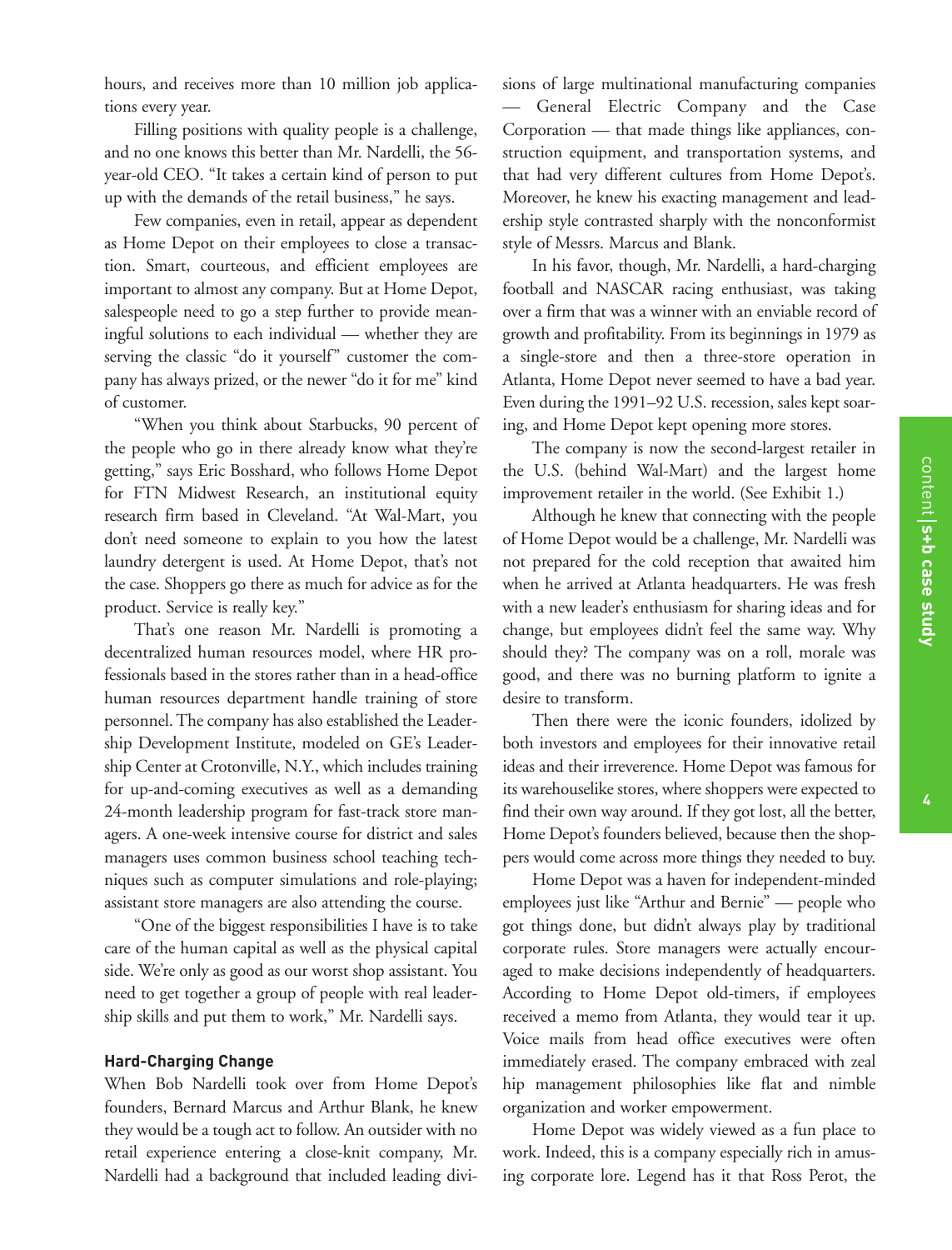## **"We're only as good as our worst shop assistant. You need a group of people with real leadership skills," Mr. Nardelli says.**

larger-than-life Texas businessman, former presidential candidate, and founder of Perot Systems, had been ready to furnish \$2 million in seed money for Home Depot, until he heard that Mr. Marcus wanted to use his fouryear-old Cadillac as his corporate car. The blunt Mr. Marcus told the blunt Mr. Perot to go jump in a lake. Home Depot employees still chuckle over the billions Mr. Perot would have made had he only kept his automotive opinions to himself. The seed money would now be worth about 70 percent of Home Depot.

In a culture where employees revered the founders' casual personal styles and leadership, no doubt a new CEO from a perfectionist company like GE must have seemed threatening. People working at Home Depot in 2000 say the tension upon Mr. Nardelli's arrival was palpable. "You've got to realize what energy and excitement there was at Home Depot back then," says Tom Taylor, currently Eastern division president. "Store employees would talk about Bernie and Arthur as if they were their grandfathers. You'd hear managers ask their workers: 'How do you think Bernie and Arthur would feel about that?' Just the question would keep everyone in line."

The suddenness of Mr. Nardelli's courting by Home Depot didn't help. Mr. Nardelli received a call from a headhunter for the home improvement chain only a few days after Jack Welch told him he wouldn't be the next CEO of GE. Mr. Nardelli, who had spent nearly his entire career striving for General Electric's top job (his last post was as head of GE Power Systems), was stunned. But he did not stay down for long. On the following Tuesday, Bernie Marcus flew to meet with Mr. Nardelli at GE Power Systems' offices in Schenectady, N.Y. He and Mr. Blank had already been quietly looking for someone to whom they could hand over the reins of the company because they saw trouble brewing beneath the retailer's glossy surface. So they swooped down to grab Mr. Nardelli before someone else did.

The news came as a shock to Home Depot employees. "Arthur was still young, in his 50s, and we had no reason to think he would leave," Mr. Taylor recalls. "If any of us had vaguely considered that one day there'd be a new CEO, we would have expected an internal hire." Indeed, few companies have inspired the kind of commitment to a vision that Home Depot has. There was a clear Home Depot way of doing things, and the less those ways made sense to outsiders, the more workers clung to their company traditions.

Mr. Nardelli, an energetic, compactly built man with a quick step and a ready smile, certainly appreciated Home Depot employees' ardor for their corporate culture. "I worked for an industrial icon, so was sensitized to that," he said, as he looked from his window at the Home Depot store across from headquarters during an interview in July 2004. Yet the employees' hostility to change upon his arrival didn't only make Mr. Nardelli uncomfortable; he knew it was dangerous for the company. Home Depot had reached a turning point. In 2000, rival big-box retailer Lowe's was starting to pose a real threat to Home Depot. The well-lit, clean Lowe's stores were especially appealing to women, and Home Depot was starting to feel the pinch.

Mr. Nardelli needed Home Depot employees to understand the looming Lowe's threat, and to be as motivated as he was to beat it. Getting employee support for his new strategy and management ideas, as well as training people at many levels to become better leaders and disciplined managers, were Mr. Nardelli's primary areas of focus, and he had the full support of the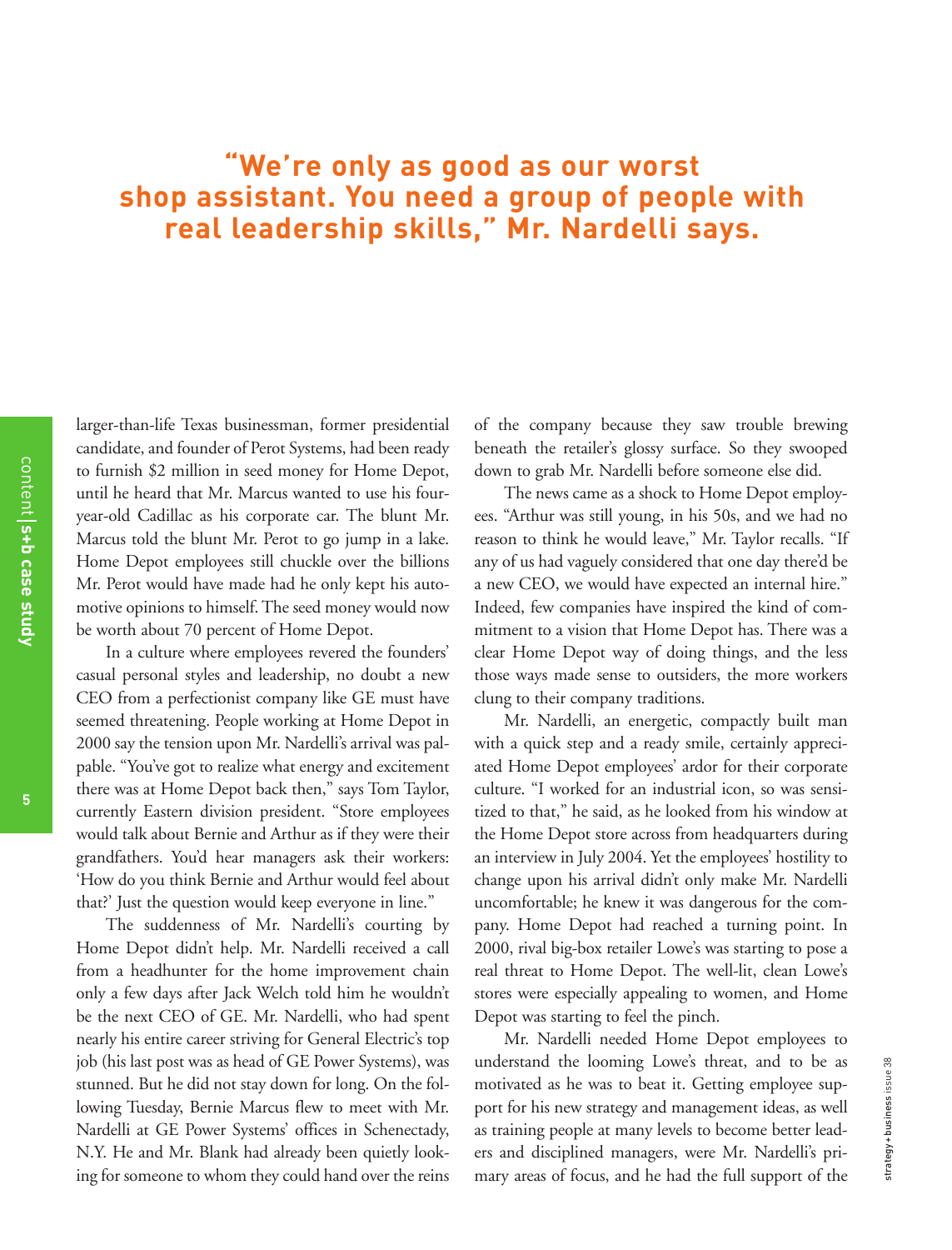

#### Exhibit 1: **Home Depot's Financial Performance, 1994–2003**



**Source:** Home Depot Inc.

founders. Mr. Marcus sat in on important meetings with employees and financial analysts to help Mr. Nardelli ease his way into his new role and gain employees' trust. But even with Mr. Marcus by his side, Mr. Nardelli's suggestions didn't go over well, especially with store staff. He wanted to spruce up the stores, improve signage, and add such amenities as water fountains and food stands. To many store workers, all this seemed sacrilegious.

#### **HR Chief**

Recognizing that he had to win the hearts and minds of Home Depot's people, Mr. Nardelli determined that one of his first moves as CEO would be to hire a highly visible, experienced human resources executive to colead the charge for change with him. He knew exactly the person to ask: Dennis Donovan, a former colleague. The two men had worked closely together for years at GE Power Systems. When Mr. Nardelli was the unit's president, Mr. Donovan was the vice president of HR. He was known as a tough but highly motivational leader who had done his share of human transformations in several parts of GE. He knew what Home Depot was up against. "I've seen it many times. When you ask people in an organization to change, the reaction is to say, 'We're different' and 'You don't understand,' " says Mr. Donovan. "To which I respond, 'I do understand, and you're not different.' "

Mr. Nardelli offered Mr. Donovan the position of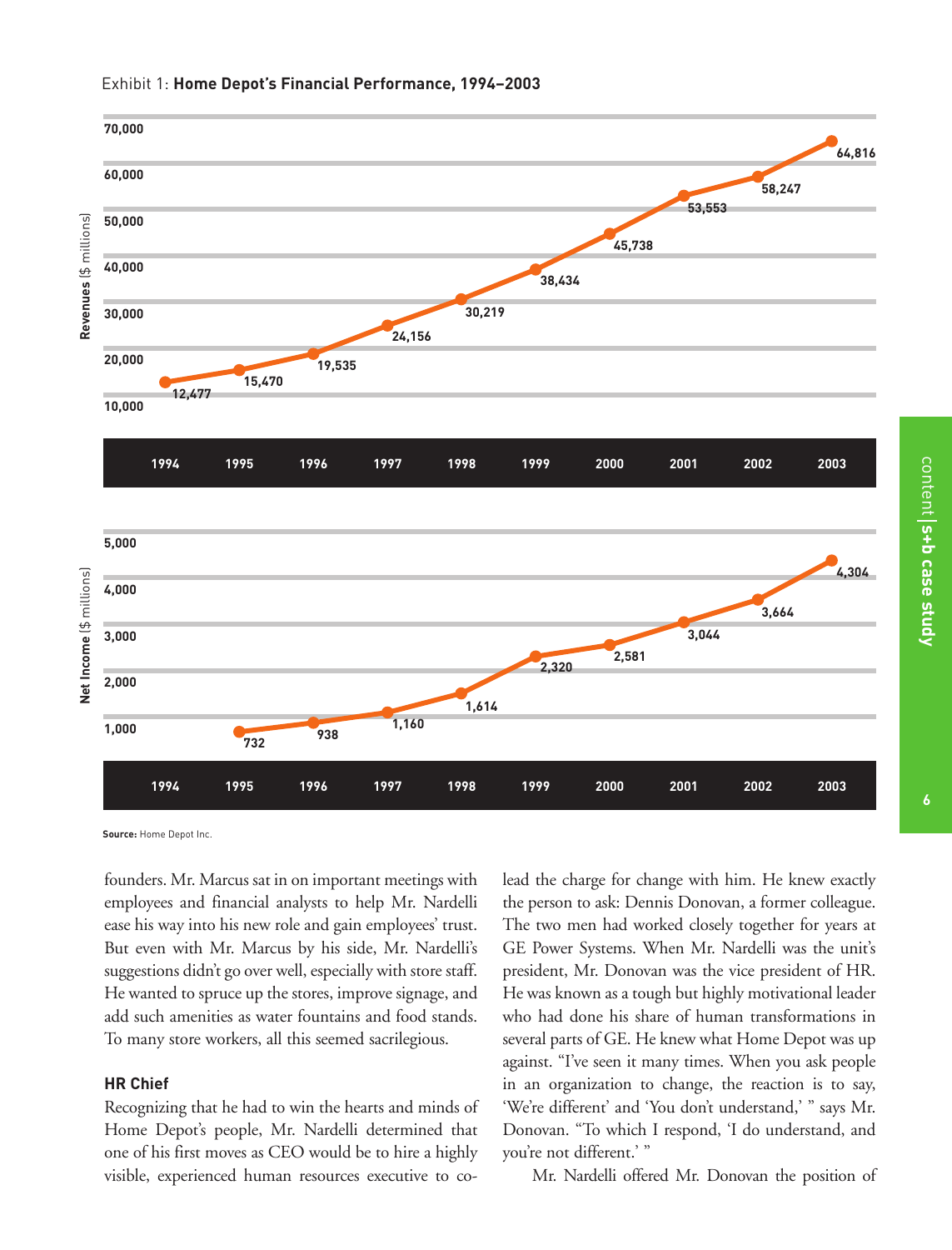executive vice president of human resources, and employees were told that his job would be one of the most influential posts at Home Depot. In a concession as symbolic as it was compelling for Mr. Donovan, Mr. Nardelli offered him the second-highest salary in the company.

Mr. Donovan's responsibilities are so far-ranging that he's considered to be more of a chief operating officer than an HR leader. He is among a very new breed of "chief human resources officers" (CHROs), who are often handpicked by the CEO. Edward E. Lawler III, the founder of the University of Southern California's Center for Effective Organizations and a faculty member in the Management and Organization Department of USC's Marshall School of Business, describes CHROs as executives "who can provide leadership in the areas of human capital management, organization design, and effectiveness" and who "are involved in all areas of business decision making — whether it is a long-term strategic initiative, such as buying and integrating companies; or changes in the market and brand positioning; or ongoing operational concerns such as managing supplier relationships, communications, and customer service." (See "HR on Top," *s+b,* Summer 2004.)

Many of Home Depot's most important strategic change initiatives have come from and been led by Mr. Donovan. When he became CHRO in April 2001, he swiftly beefed up resources for hiring and developing workers. To accomplish that, he declared that every store would have its own human resources manager. It was no small task, since the company at that time already had about 1,300 stores.

Even more daunting, if Mr. Nardelli and Mr. Donovan wanted to accelerate growth, they couldn't afford to ignore the retailer's worst process inefficiencies, which had to be tackled before they could build widespread support for their leadership. This was not going to be easy, because change needed to hit the heart of Home Depot's cowboy culture: decentralization.

Mr. Nardelli knew that Home Depot employees' penchant for doing their own thing was costly. The most glaring inefficiency was the use of nine separate regional purchasing departments. Not only were the departments out of sync; they often bid against each other for



deals with suppliers. Mr. Nardelli brought them together in a single unit that could take advantage of Home Depot's scale to get the best prices, just as Wal-Mart had done in general retail.

The push for recentralization happened fast. The new CEO made it clear that voice mails from headquarters were to be returned immediately. Nonconformism went out the window; standardization became the law. Pre-Nardelli, 157 employee performance evaluation forms had been in use; within months of Mr. Donovan's arrival, he had cut that down to just two, one for managers and one for other workers. Managers are rated in 360-degree reviews with straightforward points for specific behaviors, such as "Displays Character" and "Drives Change."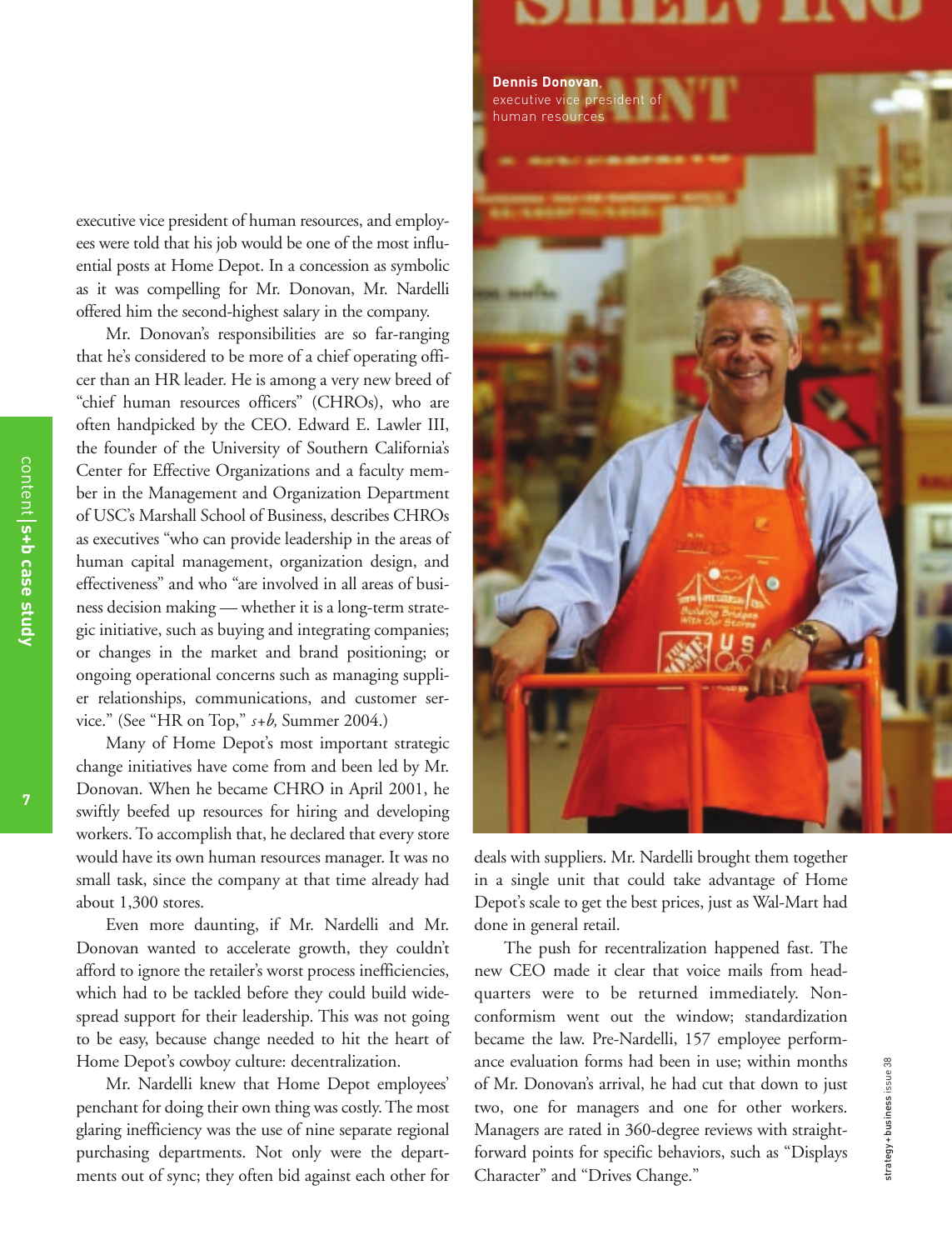## **Within 12 weeks of deciding that every store needed an HR manager, the company had interviewed 3,000 people.**

Standardized employee evaluations made it easier to figure out who was performing well and who was not. As soon as the evaluations came in, Mr. Donovan passed them on to Mr. Nardelli. After reviewing them together, they soon realized that many store managers weren't up to the job. Mr. Donovan recommended the company make another painful decision: to slow down the pace of store openings and promotions until Home Depot could guarantee a better quality of management. The decision to place a human resources manager in every store in the country tested Mr. Donovan's organizational skills; the proposal promised to be a logistics nightmare. How could the company hire more than 1,000 competent people in such a short time?

The answer, for Mr. Donovan, came down to numbers. Within 12 weeks of initiating the new policy, the company collected 37,000 applications for human resources manager jobs. Mr. Donovan's staff interviewed 3,000 applicants; the company offered jobs to 1,300. The new managers all started the following week.

For a man of action, Mr. Nardelli showed restraint in those first months as the new CEO, listening and then talking. "You have to get them to a level of acceptance, and then they say 'Give me more!' " he explains. Mr. Nardelli also spent his first months walking through stores and meeting with managers from all over the country. "Bob was very visible when he got here," says Mr. Taylor. "When you called, you could get him on the phone pretty easily. He was accessible, and that made a difference."

#### **Turning Point**

The share price of the store chain hit a peak of nearly \$70 during the late 1990s bull run, just before Mr.

Nardelli took the reins. During Mr. Nardelli's first two years as CEO, the stock market began to sense what Home Depot's executives already knew: Despite stellar growth, the company suffered from inefficiencies that made it competitively vulnerable. For the first time in the company's history, Home Depot's same-store sales began to shrink. Analysts and the media wondered aloud if Bob Nardelli was the best person for the job. By the beginning of 2003, the company's stock price had dropped to just \$23 per share.

Yet inside Home Depot in 2003, a positive shift in attitude was beginning to take hold. Just days before Mr. Nardelli was to face analysts at the company's annual presentation in Atlanta, the CEO gave a pep talk at a training session for store managers from the company's Eastern division. According to several people who were there, the effect was galvanizing. The CEO was surprised to get a telephone call from Mr. Donovan with news that the group of store managers was coming to the analyst meeting. When Mr. Nardelli expressed his reluctance, Mr. Donovan responded: "No, you don't understand. They're not asking; they're coming! They're so charged up, nothing will hold them back."

At 8:00 in the morning, just as the meeting with analysts was getting started, 200 store managers wearing Home Depot's trademark orange aprons spilled into the aisles of the auditorium, clapping and cheering for Mr. Nardelli. One woman took the microphone to defend the CEO, and tell analysts how firmly workers were behind him. Surprised analysts began to take a different view of the company. "It was the turning point for us," recalls Mr. Donovan.

With most of the Home Depot work force on his side, Mr. Nardelli felt freer to pursue his agenda for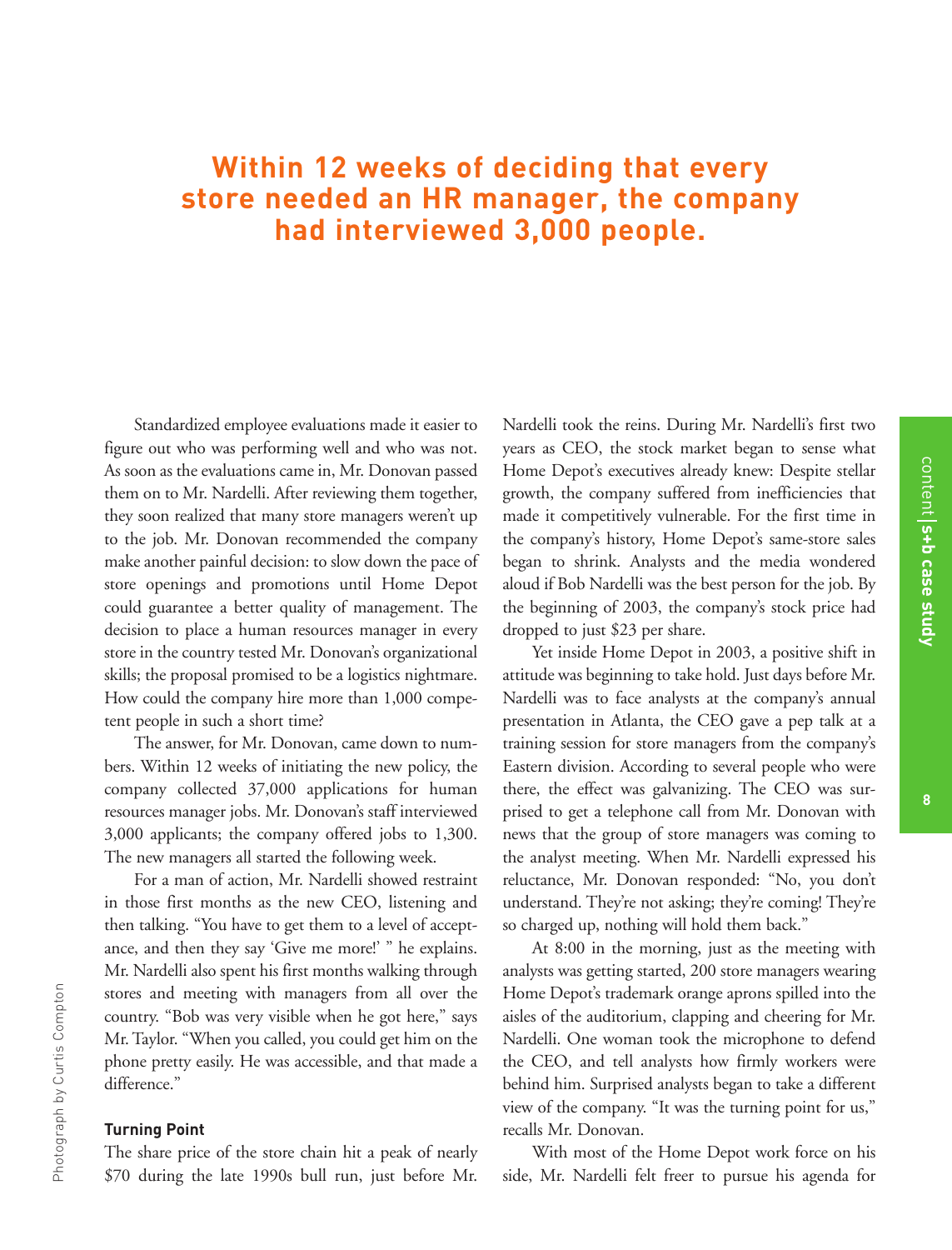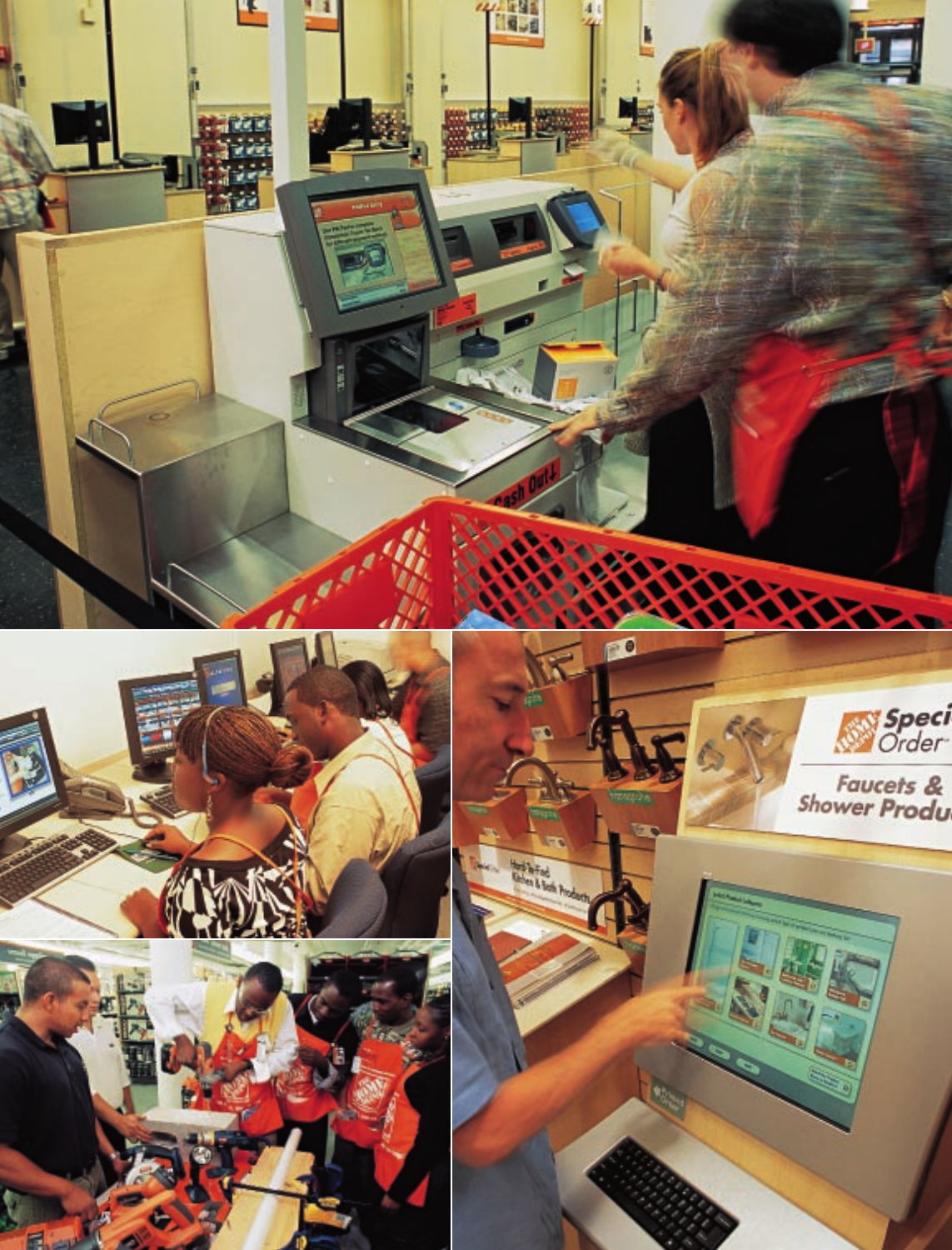# content | s+b case study **s+b case study**

#### **Changing the Home Depot**

(clockwise from top): A self-checkout station, a special-order kiosk, salespeople learning to give product demonstrations, employees participating in online training

change. Mr. Donovan and other managers were there with plenty of information to guide their data-driven chief executive.

Mr. Nardelli's love for numbers was nothing new. At GE Power Systems, he had been legendary for his managerial thoroughness and attention to figures. "I remember Bob had this big screen in his office with a map of his global network of suppliers," says Jack Welch. "An order for a \$50 million turbine was a big deal, and Bob was determined not to let anything go wrong." Mr. Nardelli would glance at his computerbased map of suppliers and immediately know where parts were coming from, whether it was valves from Turkey or piping from Atlanta, and their status in the pipeline. "He'd have a complete, updated analysis of the system on people's desks every week," Mr. Welch recalls. He says at a time when the Power Systems unit was growing at 300 percent and had 15,000 suppliers, Mr. Nardelli never missed a shipment.

#### **Nothing Sacred**

Mr. Nardelli applies the same quantitative process management discipline to achieve results at Home Depot that he used at GE. Although attracting, retaining, and developing managers for a fast-growing home improvement retail operation is a far cry from overseeing a global turbine supply chain, Mr. Nardelli believes managing by metrics is the best way to guarantee fairness in judging a person's performance. But the CEO doesn't think getting the right people in the right jobs requires following Jack Welch's famous mantra: Get rid of the bottom-performing 10 percent. "We have to let some people go, but there's nothing sacred about the 10 percent," says Mr. Nardelli.

That doesn't mean everyone's guaranteed a permanent job once they're in, however. "There will always be people who just aren't cut out for it," Mr. Nardelli observes. "You find out in exit interviews that people say 'I don't like to work weekends' or 'I don't like people.' Well, why did they go into retail in the first place?" Still, "if you fire someone, it should never come as a surprise. There should be a substantial record outlining why the employee didn't come up to scratch."

Mr. Donovan is also obsessed with having the facts and numbers at his disposal. He talks in headings and subheadings, as if he is reading from a chart in his mind. Numbers, he says, can be your best friend when others are attacking you. Recalling those tough moments at the 2003 analyst meeting, he reflects, "When analysts were accusing us of losing our most experienced people, luckily, I had the numbers. Only 5 percent of those leaving had been with the company five years or more. So I was able to refute their charges."

Today, data drives most of the HR decisions at Home Depot. For example, by examining the performance attributes of store workers from certain demographic groups, Mr. Donovan discovered that senior citizens had, on average, a 14 percent higher score on the entrance test than other applicants. They also tended to stay with their job longer and had fewer absences than other groups. This was clearly a group Home Depot wanted to target. So in 2004, the company signed a recruiting partnership with the AARP, a U.S. advocacy group representing people 50 and older, to attract the elderly and retirees.

Home Depot's benefits make the program highly appealing to this demographic. "The health and dental benefits, [available] even for part-time workers, were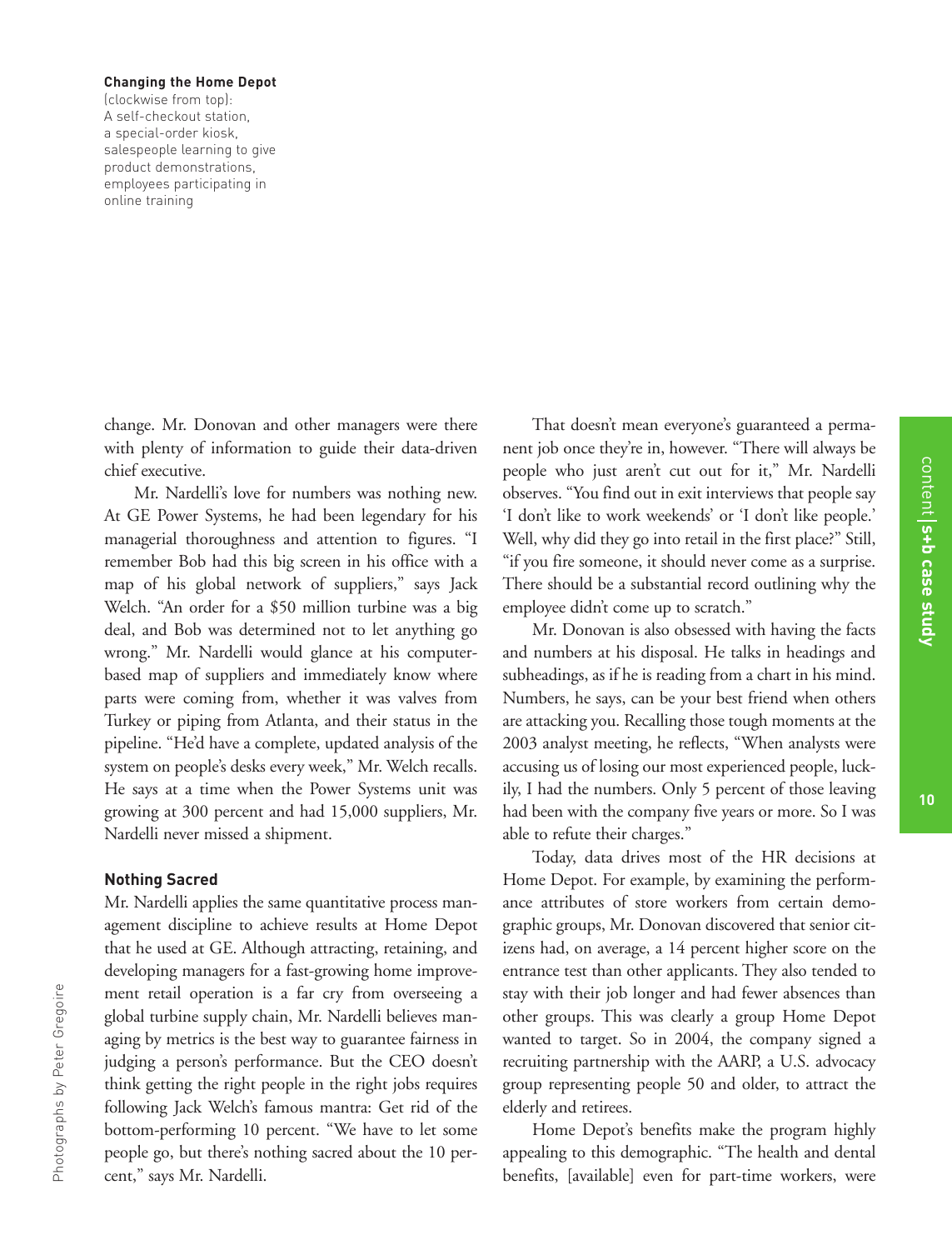really important to me," says Peggy Pettit, who in 2004 turned 70 and started her job at a Home Depot help desk. "A lot of people feel uncomfortable with the elderly, but Home Depot doesn't." The HR team has also identified veterans, military reservists, and their spouses as a good fit for Home Depot stores; the company now has a partnership with the U.S. government to attract people from the military community.

Mr. Donovan and the teams he leads continue to leverage research to develop more human capital initiatives. Surveys showed that employees like semiannual bonuses better than annual bonuses, so he put them in place. The discovery that the difference between the best-performing stores and the rest "almost always" came down to one variable, the store manager, was what prompted Home Depot to make identification, promotion, and training of these managers a high corporate priority. "The key is to put a good store manager in place," says Mr. Donovan. "Then you let them worry about the sales assistants. If I have one dollar to spend, I'll spend 99 cents on getting the right leaders and one cent on everything else. That's only a slight exaggeration."

#### **New Attitudes**

By 2003, Mr. Nardelli felt confident enough to introduce the once-dreaded Six Sigma. Now, says the CEO, the company is using the concept to guide management actions company-wide. Employee attitudes toward the business are also changing at Home Depot, and so are its customers and market opportunities.

Today's Home Depot customer — male or female — isn't the traditional self-sufficient bargain hunter who is happy finding his or her way around the no-frills warehouselike stores. There's a new, more demanding Home Depot customer who is becoming central to the business. "The do-it-yourself attitude has been replaced by a do-it-for-me attitude," says Mr. Taylor. "I can see it even in my own life. Things my grandfather fixed around the house I'm more likely to get someone else to do. It's a question of how much free time you have."

Home Depot believes that the new generation of customers also want more attractive stores, so the retailer is trying new design formats. Walk into a recently redone Home Depot these days and it's easy to see the difference. The concrete floor has a nicer polish; signs are prominent and easy to read. "If someone is buying a hose, they'll be in and out, but if they're purchasing a kitchen, they could be there all day, so the stores have to be pleasant spots," says Mr. Taylor. One new store,

which opened in the Chelsea district of New York City in 2004, has a doorman donning a classic Manhattan uniform and greeting customers.

Just a couple of years ago, Home Depot also began selling large appliances. Appliances were considered a fringe category in the Marcus and Blank days, but today, Home Depot is the third-largest appliance retailer in the United States (after the new Sears Holding Corporation and Lowe's).

Mr. Nardelli believes these new strategies are opportunities to stay competitive and vastly augment Home Depot's growth. "People say we're in a \$400 billion market, because that's the market for our products today," says Mr. Nardelli. "I say we're in a \$900 billion market. We're looking to sell to professional contractors themselves — plumbers, builders, and so on. That's a \$300 billion market. The 'we do it for you' market is another \$200 billion." Announcing Home Depot's 15 percent profit rise in the third quarter of 2004 over the prior year, the company's chief financial officer, Carol Tomé, highlighted a 26 percent increase in "home installation services," aimed at the free-spending "do it for me now" customer.

Home Depot is also looking to take its ideas to other geographies. With its new emphasis on processes and metrics, Mr. Nardelli says the chain is in a better position to expand internationally. In the late 1990s and early 2000s, Home Depot had small operations in Argentina and Chile, but because it was going to be difficult to gain economies of scale in those countries, the CEO closed those stores and instead opted to focus resources in Mexico. The bet has paid off. Over 18 months, the company became the largest home improvement chain in that country, with 40 stores. Now, Home Depot is looking to expand into China as well. In 2002, it established sourcing operations there, and there are more plans in the works for China.

From 2000 to 2004, Mr. Nardelli's first four years on the job, Home Depot revenues grew by \$19 billion, or 42 percent, and earnings per share have increased by 71 percent. With the U.S. construction sector heating up — and with the company setting its sights on the \$50 billion China market — Home Depot seems well on its way to meeting its aggressive growth objectives.

Still, the company faces big challenges. With more than 1,800 stores, the retailer is about twice the size of rival Lowe's. In 2004, Home Depot opened 175 stores; with 150 to 200 workers per store, that is about 20,000 new hires. As Home Depot pushes for more growth, it